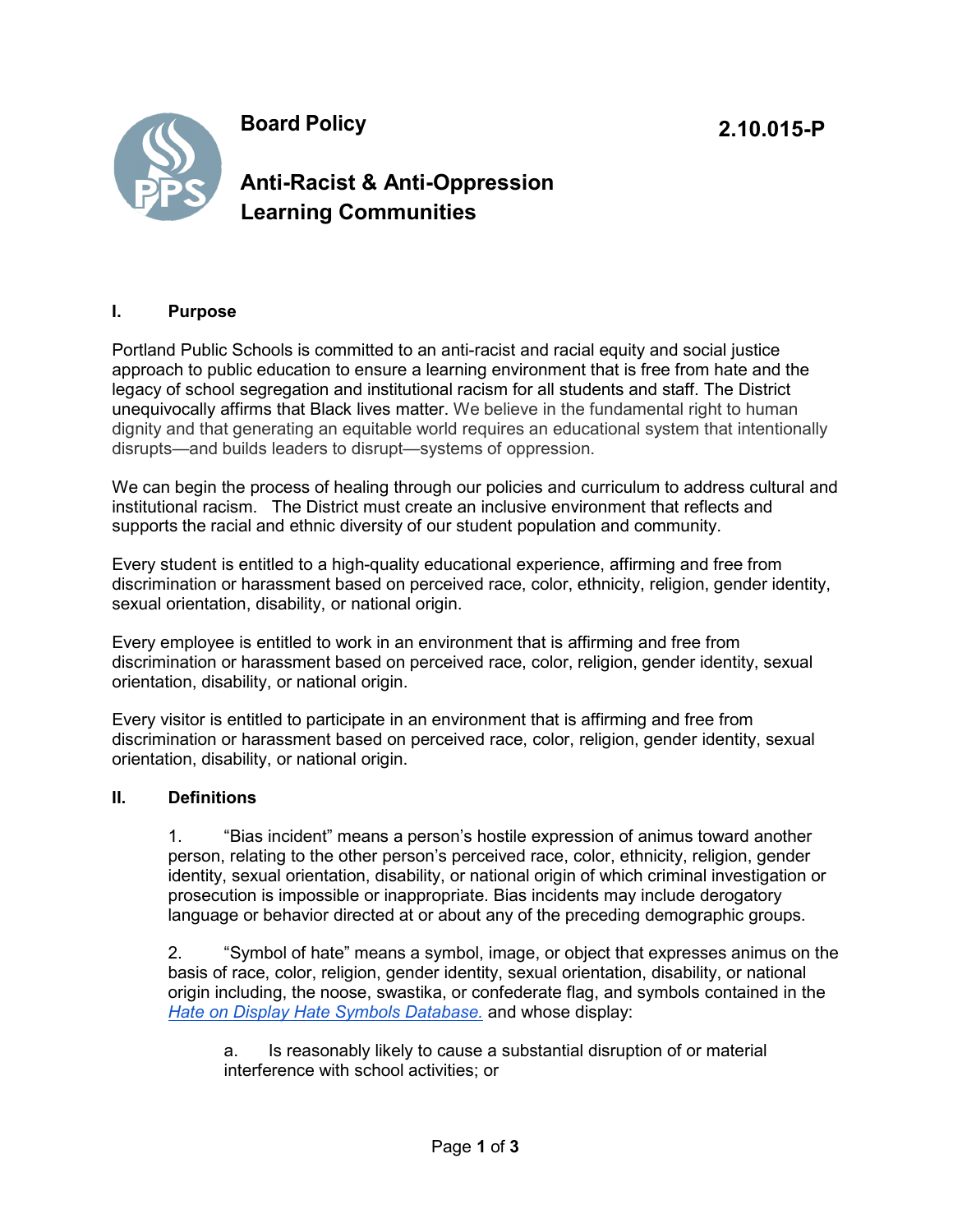b. Is reasonably likely to interfere with the rights of students to full access to the services, activities, and opportunities offered by a school or program; or

c. Is reasonably likely to create a hostile educational environment which interferes with the psychological and emotional well-being of a student.

3. "Hate Speech" means the written, verbal, visual or symbolic expression of animus on the basis of race, color, religion, gender identity, sexual orientation, disability, or national origin.

## **III. Expectations and Consequences**

We will not tolerate in our schools, programs, activities, or on our property any symbolsof hate that are disruptive to the learning environment; contain language, symbols, or images that are discriminatory; are recognized to promote hate or violent conduct; or contain threats. These include, but are not limited to, student and adult apparel, accessories, gestures, or other symbols such as those that depict symbols of

hate. Exceptions will be made where symbols are used in teaching curriculum and otherlearning opportunities that are aligned to the Oregon State Standards and support the goals of this policy. The District will incorporate learning opportunities to support the goals ofthis policy.

The District has adopted restorative justice practices in the belief that they help resolve conflicts and enable healthy, supportive, and inclusive communities. As part of this practice, the District will endeavor to address incidents of bias and hate speech using this approach. Additionally, if this policy is violated by students, the District will assess whether disciplinary action is required under the Student Conduct and [Discipline](https://www.pps.net/cms/lib/OR01913224/Centricity/Domain/4814/4.30.010-P.pdf) Policy. Adults who engage in hate speech or bias incidents may be subject to discipline and/or be prohibited from coming upon District property.

The District prohibits retaliation against any individual because that person has in good faith filed a charge, testified, assisted, or participated in an investigation, proceeding, or hearing; and further prohibits anyone from coercing, intimidating, threatening, or interfering with an individual for exercising any rights guaranteed under state and federal law.

Nothing in this policy is intended to interfere with the lawful use of District facilities pursuant to a lease or license.

## END OF POLICY

In responding to the use of any symbols of hate, the District will follow the procedures outlined in the Anti-Racist Learning Communities Administrative Directive found here.

A glossary of definitions of the types of behavior and beliefs that are instrumental in the development of bias incidents can be found here: [hyperlink to glossary]